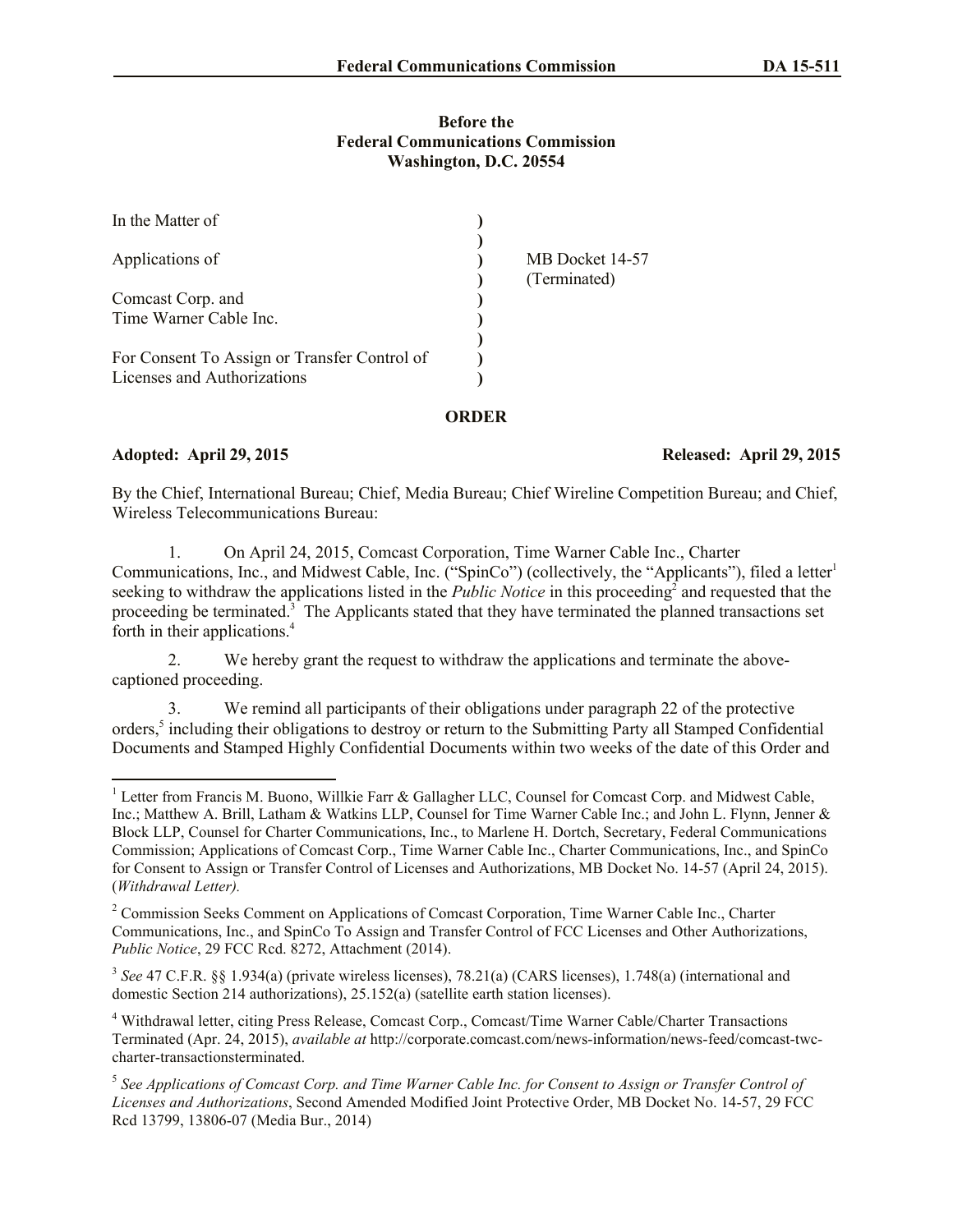to certify compliance not more than three weeks after the date of this Order.

4. ACCORDINGLY, pursuant to the authority contained in Sections 4(i), (j), 214 and 309 of the Communications Act of 1934, as amended, 47 U.S.C. §§ 154(i), 154(j), 214 and 309, and sections 1.748(a), 1.934(a), 25.152(a), 78.21(a), 47 C.F.R. §§1.748(a), 1.934(a), 25.152(a), 78.21(a), IT IS ORDERED THAT the applications set forth in the attachment are hereby dismissed; and

5. IT IS FURTHER ORDERED THAT, pursuant to the authority contained in Sections 4(i), (j), 214 and 309 of the Communications Act of 1934, as amended, 47 U.S.C. §§ 154(i), 154(j), 214 and 309, that MB Docket No. 14-57 is TERMINATED.

6. These actions are taken under authority delegated under sections 0.261, 0.283, 0.291 and 0.331 of the Commission's rules, 47 C.F.R. §§ 0.261, 0.283, 0.291, 0.331.

### FEDERAL COMMUNICATIONS COMMISSION

Mindel De La Torre William T. Lake Chief, International Bureau Chief, Media Bureau

Julie A. Veach Roger C. Sherman

Chief, Wireline Competition Bureau Chief, Wireless Telecommunications Bureau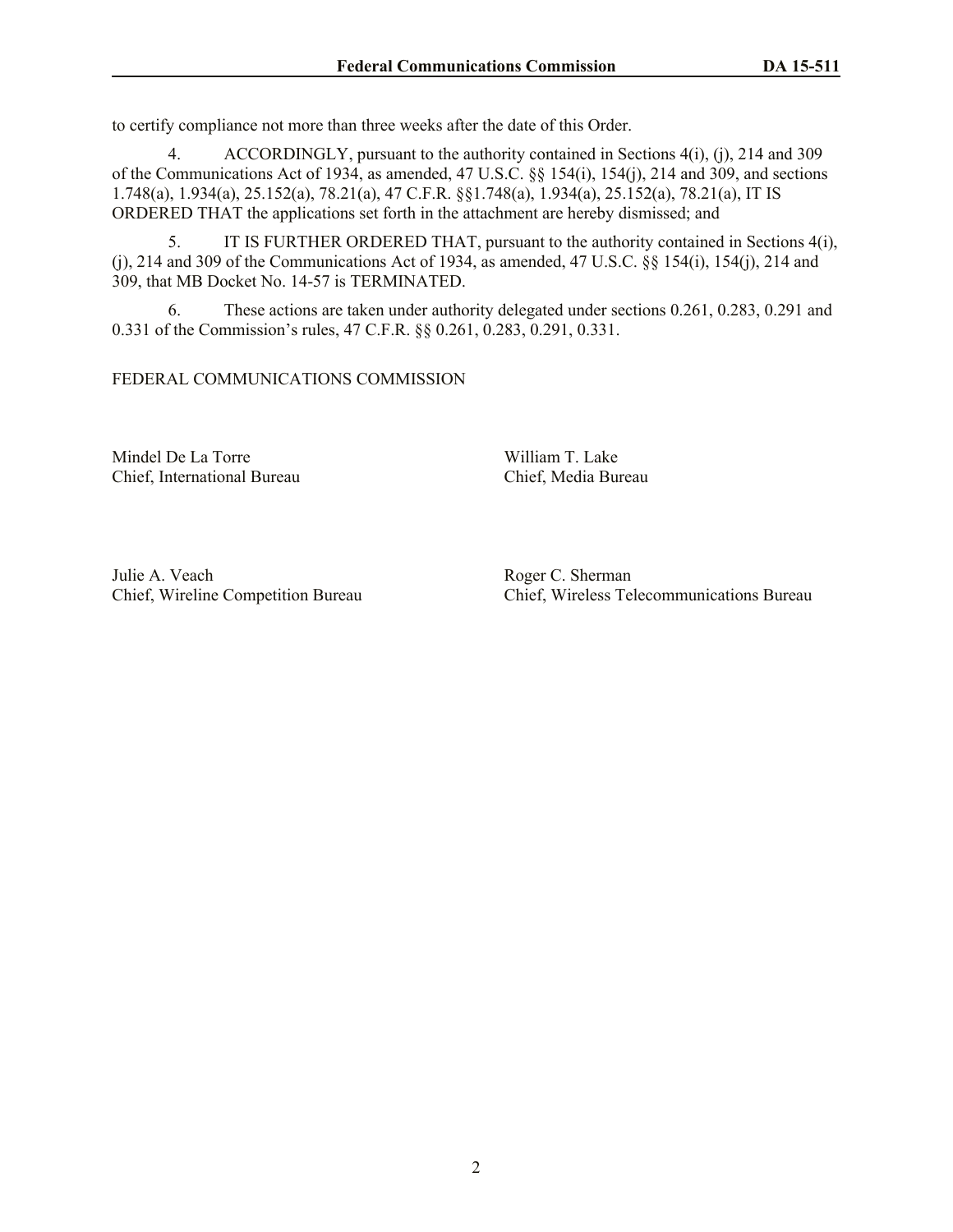### **ATTACHMENT**

## **Part 78 – Cable Television Relay Service (CARS)**

| File No.          | Licensee                            | <b>Call Sign</b> |
|-------------------|-------------------------------------|------------------|
| CAR-20140422AC-09 | Oceanic Time Warner Cable LLC       | <b>WAE-470</b>   |
| CAR-20140422AD-09 | Oceanic Time Warner Cable LLC       | <b>WAE-478</b>   |
| CAR-20140422AE-09 | Oceanic Time Warner Cable LLC       | <b>WAX-743</b>   |
| CAR-20140422AF-09 | Oceanic Time Warner Cable LLC       | <b>WBM-742</b>   |
| CAR-20140422AG-09 | Oceanic Time Warner Cable LLC       | <b>WBM-744</b>   |
| CAR-20140422AH-09 | Oceanic Time Warner Cable LLC       | <b>WLY-376</b>   |
| CAR-20140422AI-09 | Oceanic Time Warner Cable LLC       | <b>WLY-402</b>   |
| CAR-20140422AJ-09 | Oceanic Time Warner Cable LLC       | <b>WLY-415</b>   |
| CAR-20140422AK-09 | Oceanic Time Warner Cable LLC       | <b>WLY-713</b>   |
| CAR-20140422AR-09 | Time Warner Cable Pacific West LLC  | KB-60101         |
| CAR-20140422AS-09 | Time Warner Cable Pacific West LLC  | KD-55007         |
| CAR-20140422AT-09 | Time Warner Cable Pacific West LLC  | <b>WAE-606</b>   |
| CAR-20140422AU-09 | Time Warner Cable Pacific West LLC  | <b>WHZ-293</b>   |
| CAR-20140422AV-09 | Time Warner Cable Pacific West LLC  | <b>WHZ-301</b>   |
| CAR-20140422AW-09 | Time Warner Cable Pacific West LLC  | <b>WLY-269</b>   |
| CAR-20140422AX-09 | Time Warner Cable Pacific West LLC  | <b>WLY-662</b>   |
| CAR-20140422AY-09 | Time Warner Cable Pacific West LLC  | <b>WLY-893</b>   |
| CAR-20140422AZ-09 | Time Warner Cable Pacific West LLC  | WSJ-903          |
| CAR-20140422AB-09 | Time Warner Cable Midwest LLC       | KD-55034         |
| CAR-20140422BD-09 | Time Warner Cable Texas LLC         | KA-80623         |
| CAR-20140422AL-09 | Time Warner Cable Northeast LLC     | KB-60127         |
| CAR-20140422AM-09 | Time Warner Cable Northeast LLC     | KD-55003         |
| CAR-20140422AN-09 | Time Warner Cable Northeast LLC     | KD-55027         |
| CAR-20140422AO-09 | Time Warner Cable Northeast LLC     | KD-55031         |
| CAR-20140422AP-09 | Time Warner Cable Northeast LLC     | <b>WLY-609</b>   |
| CAR-20140422AQ-09 | Time Warner Cable Northeast LLC     | <b>WLY-852</b>   |
| CAR-20140422AA-09 | Time Warner Cable New York City LLC | KD-55028         |
| CAR-20140422BA-09 | Time Warner Cable Southeast LLC     | KD-55024         |
| CAR-20140422BB-09 | Time Warner Cable Southeast LLC     | KD-55026         |
| CAR-20140422BC-09 | Time Warner Cable Southeast LLC     | <b>WLY-235</b>   |
| File No.          | <b>Licensee</b>                     | <b>Call Sign</b> |
| CAR-20140422BF-09 | Bright House Networks, LLC          | <b>WHZ-396</b>   |
| CAR-20140422BG-09 | Bright House Networks, LLC          | KA-80616         |
| CAR-20140422BH-09 | Bright House Networks, LLC          | KD-55009         |
| CAR-20140422BI-09 | Bright House Networks, LLC          | <b>WHZ-652</b>   |
| CAR-20140422BJ-09 | Bright House Networks, LLC          | KD-55011         |

# **Part 25 – Satellite Communications Licenses and Registrations**

## **Transmit/Receive Earth Station Licenses – Temporary-Fixed**

| File No. | Licensee<br>SES-T/C-20140408-00254 Time Warner Cable Midwest LLC | <b>Call Sign</b><br>E020130 |
|----------|------------------------------------------------------------------|-----------------------------|
|          |                                                                  | E040257                     |
|          | SES-T/C-20140408-00257 Oceanic Time Warner Cable LLC             | E080200                     |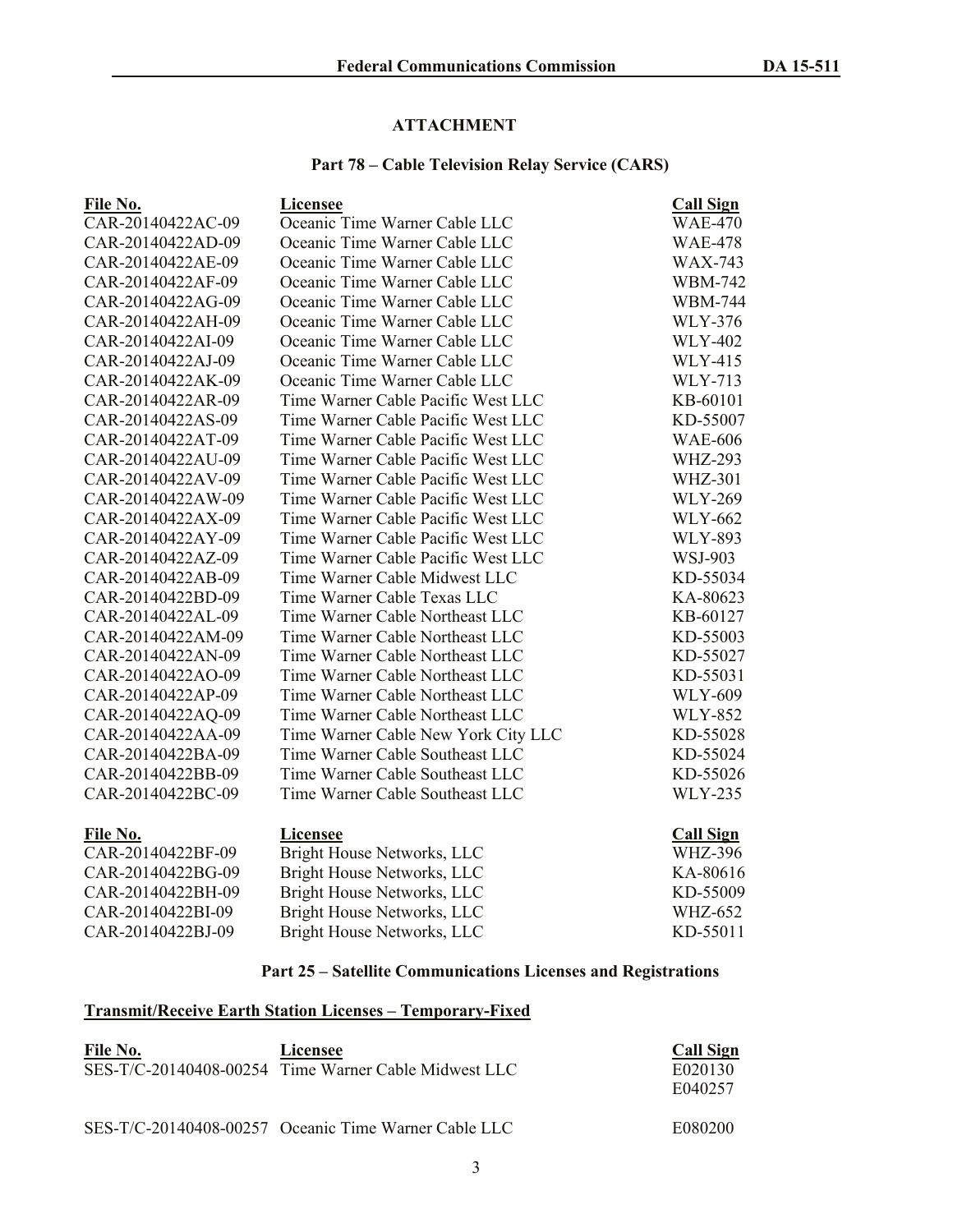|                                                 | SES-T/C-20140408-00259 Time Warner Cable Northeast LLC        | E020046<br>E020162<br>E030142<br>E040258<br>E040450<br>E050253                     |
|-------------------------------------------------|---------------------------------------------------------------|------------------------------------------------------------------------------------|
|                                                 | SES-T/C-20140408-00261 Time Warner Cable New York City LLC    | E010308                                                                            |
|                                                 | SES-T/C-20140408-00264 Time Warner Cable Southeast LLC        | E020012<br>E020045<br>E070058<br>E070059<br>E070060                                |
|                                                 | SES-T/C-20140408-00267 Time Warner Cable Texas LLC            | E120088                                                                            |
| File No.                                        | Licensee<br>SES-T/C-20140421-00306 Bright House Networks, LLC | <b>Call Sign</b><br>E060061<br>E060137<br>E060138<br>E070009<br>E980521<br>E990035 |
| <b>Receive-Only Earth Station Registrations</b> |                                                               |                                                                                    |
| File No.                                        | <b>Registration Holder</b>                                    | <b>Call Sign</b><br>E5828                                                          |
| SES-T/C-20140408-00249                          | Insight Communications Midwest, LLC                           | E5921<br>E990037<br><b>WV66</b>                                                    |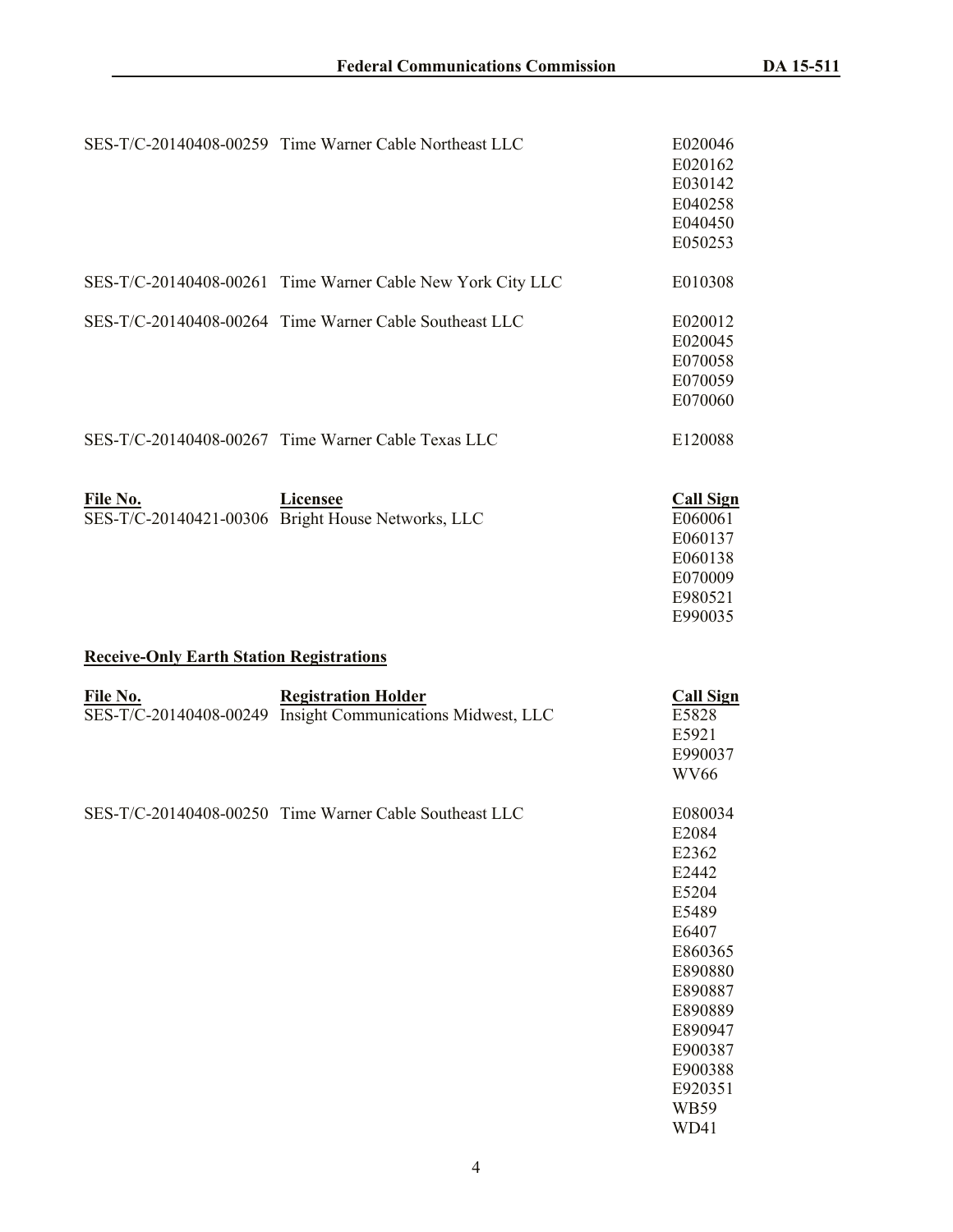|                                                           | <b>WE97</b><br><b>WF74</b><br><b>WG32</b><br>WG36<br><b>WG86</b><br><b>WG89</b><br>WH <sub>21</sub><br><b>WH89</b><br><b>WN63</b><br><b>WN78</b><br><b>WR95</b><br><b>WS37</b>                                                                                                                                     |
|-----------------------------------------------------------|--------------------------------------------------------------------------------------------------------------------------------------------------------------------------------------------------------------------------------------------------------------------------------------------------------------------|
| SES-T/C-20140408-00251 Insight Kentucky Partners II, L.P. | E2091<br>E3703<br>E5074<br>E6334                                                                                                                                                                                                                                                                                   |
| SES-T/C-20140408-00253 Time Warner Cable Enterprises LLC  | E860675                                                                                                                                                                                                                                                                                                            |
| SES-T/C-20140408-00255 Time Warner Cable Pacific West LLC | E050104<br>E080189<br>E2187<br>E2321<br>E2480<br>E2983<br>E3015<br>E3075<br>E3118<br>E3198<br>E3199<br>E3201<br>E3238<br>E3293<br>E4930<br>E5019<br>E5048<br>E5057<br>E5404<br>E5961<br>E6438<br>E6474<br>E6756<br>E860336<br>E860337<br>E874223<br>E880022<br>E880393<br>E880841<br>E880852<br>E881085<br>E890025 |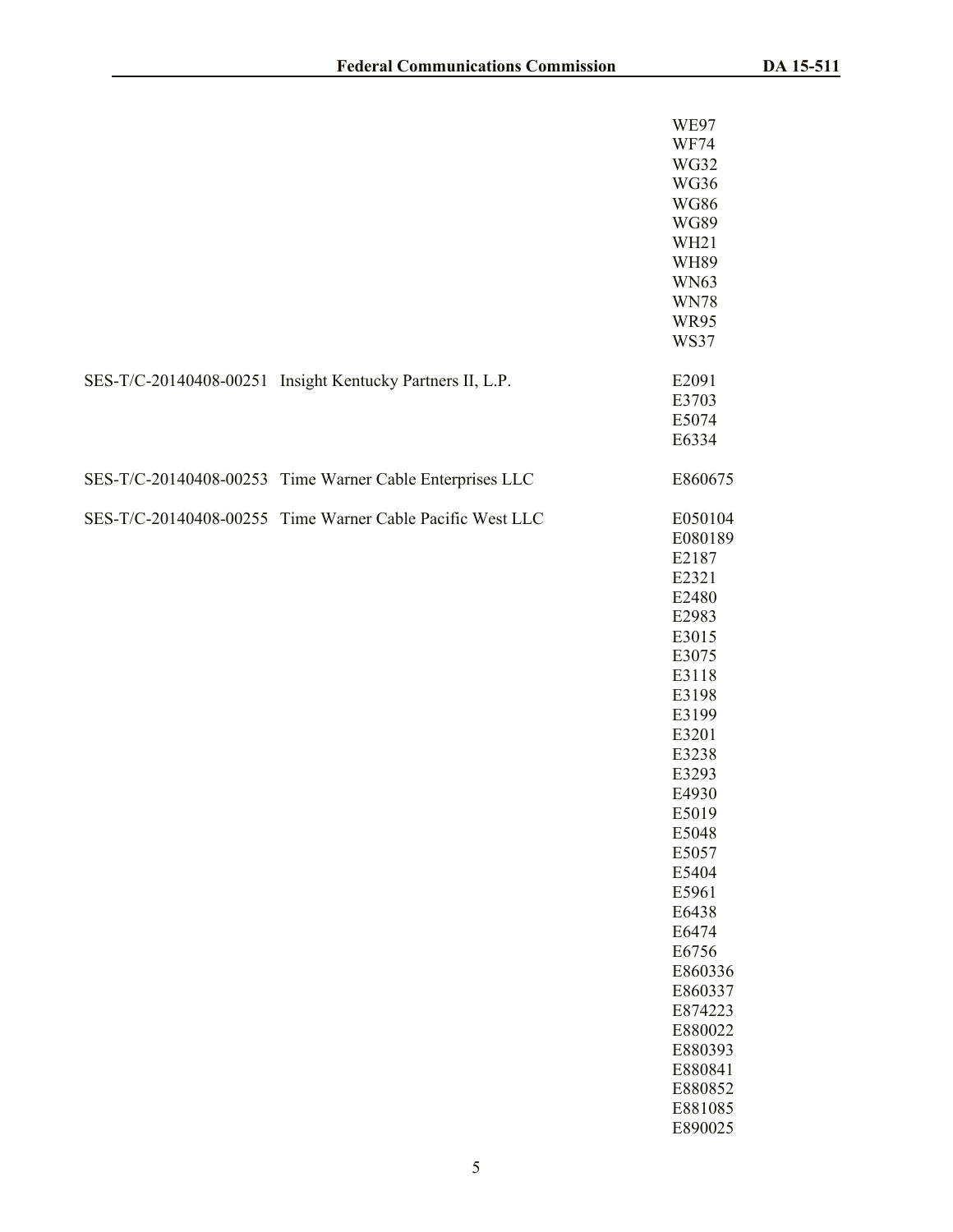|                                                      | E890603<br>E950223<br>E960066<br>E960176<br>E960320<br><b>KB62</b><br><b>KB97</b><br><b>KK46</b><br><b>KK81</b><br><b>KM99</b><br><b>KP64</b><br><b>KP72</b><br><b>KW80</b>                                                                                                                                                                                                  |
|------------------------------------------------------|------------------------------------------------------------------------------------------------------------------------------------------------------------------------------------------------------------------------------------------------------------------------------------------------------------------------------------------------------------------------------|
| SES-T/C-20140408-00256 Time Warner Cable Midwest LLC | E040017<br>E2018<br>E2425<br>E2426<br>E2427<br>E2679<br>E2685<br>E2985<br>E3145<br>E3436<br>E3458<br>E3505<br>E3506<br>E3550<br>E3551<br>E3952<br>E4172<br>E4198<br>E4338<br>E4341<br>E4478<br>E5020<br>E5437<br>E5498<br>E6449<br>E7300<br>E860321<br>E865184<br>E870893<br>E872136<br>E873416<br>E873418<br>E873420<br>E873614<br>E880468<br>E880888<br>E890798<br>E890832 |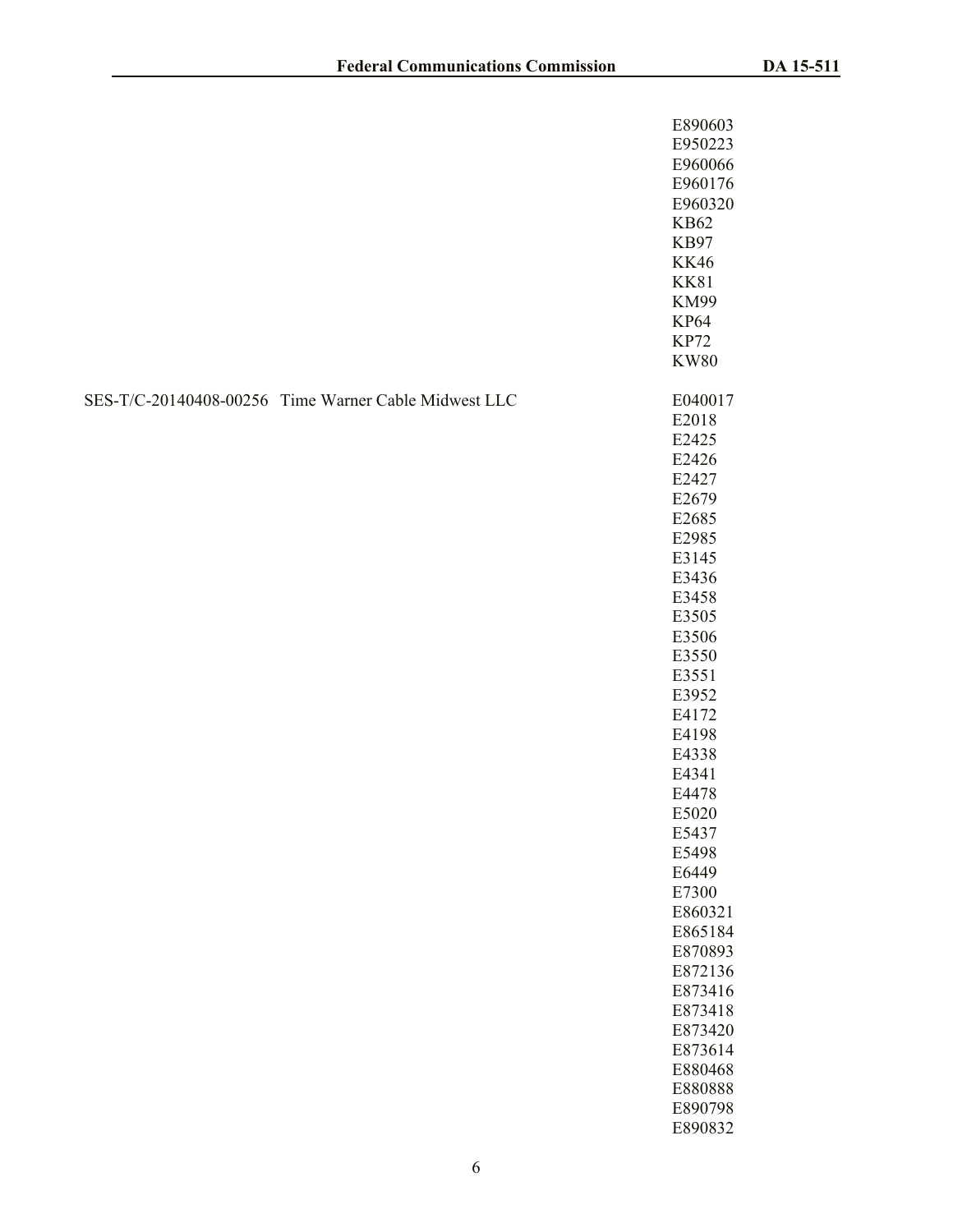|                                                        | E900073<br>E900577<br>E9046<br>E910224<br>E9194<br>E920186<br>E920188<br>E930031<br>E930144<br>E930196<br>E940078<br>E9472<br>E950468<br>E960299<br>E980458<br>KF37<br><b>KY95</b><br><b>KZ28</b><br><b>WB50</b><br>WD <sub>20</sub><br>WE47<br><b>WF88</b><br><b>WG76</b><br><b>WK50</b><br><b>WN46</b><br><b>WN89</b><br><b>WP20</b><br>WQ55<br><b>WR73</b><br><b>WS44</b><br>WT29 |
|--------------------------------------------------------|--------------------------------------------------------------------------------------------------------------------------------------------------------------------------------------------------------------------------------------------------------------------------------------------------------------------------------------------------------------------------------------|
| SES-T/C-20140408-00258 Oceanic Time Warner Cable LLC   | WV36<br>E6736                                                                                                                                                                                                                                                                                                                                                                        |
|                                                        |                                                                                                                                                                                                                                                                                                                                                                                      |
| SES-T/C-20140408-00260 Time Warner Cable Texas LLC     | E2889<br>E890831<br>E950214<br>E950394<br>E9530<br><b>KP85</b><br>KT59<br>KU69<br><b>KU72</b><br><b>KY61</b>                                                                                                                                                                                                                                                                         |
| SES-T/C-20140408-00262 Time Warner Cable Northeast LLC | E000249<br>E2075<br>E2573<br>E2632<br>E3283<br>E3533                                                                                                                                                                                                                                                                                                                                 |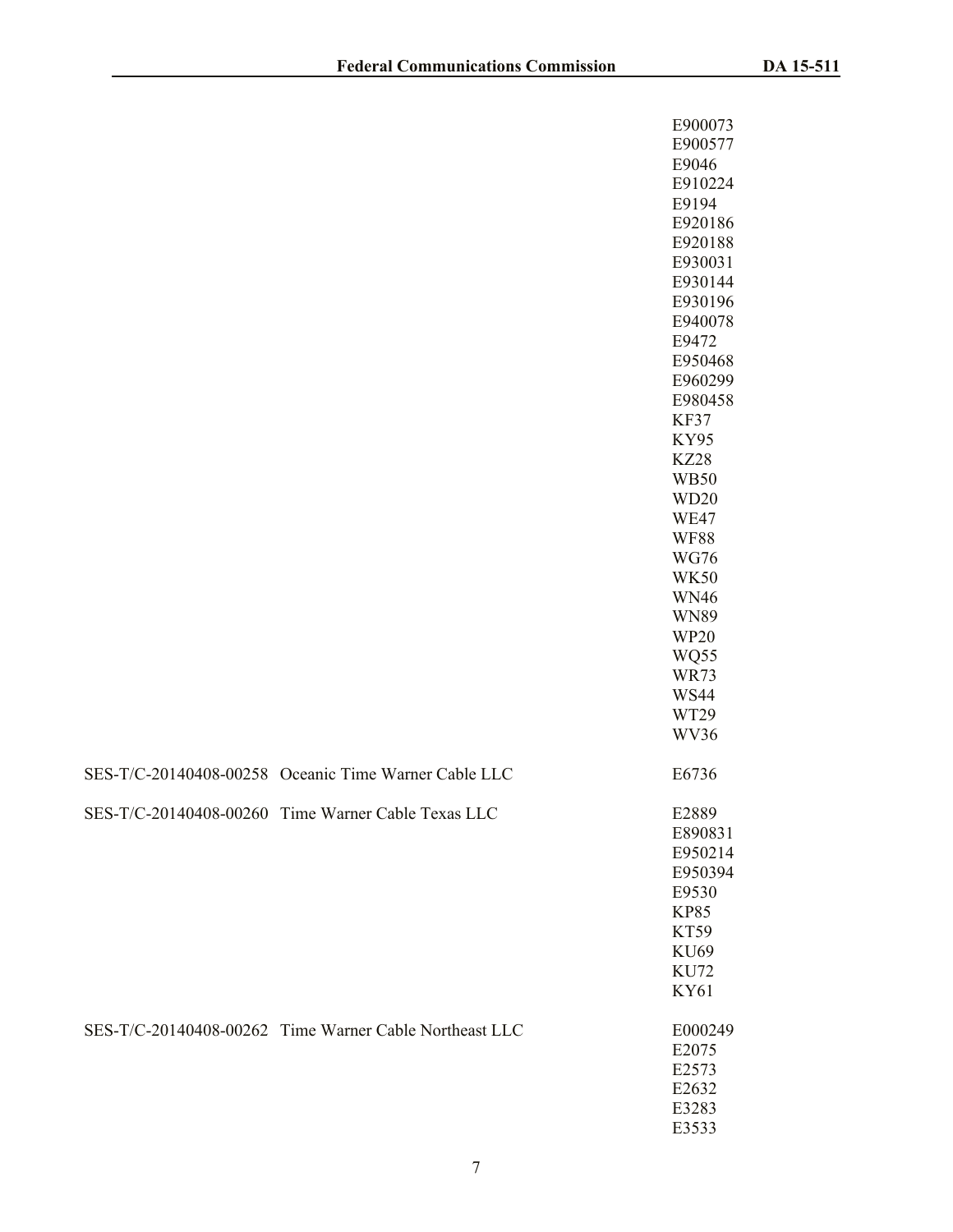| E3542                      |
|----------------------------|
| E3560<br>E3571             |
| E3824                      |
| E4158                      |
| E4217                      |
| E4261                      |
| E4384                      |
| E4385<br>E4474             |
| E5897                      |
| E5905                      |
| E6333                      |
| E6338                      |
| E8309                      |
| E860969                    |
| E870043<br>E870127         |
| E870272                    |
| E873722                    |
| E8796                      |
| E8842                      |
| E8856                      |
| E890026                    |
| E890152<br>E900146         |
| E900679                    |
| E940490                    |
| E950014                    |
| E950081                    |
| E950084                    |
| E950097<br>E960052         |
| E960055                    |
| E970250                    |
| WG21                       |
| WG77                       |
| <b>WH47</b>                |
| WL33                       |
| <b>WN29</b><br><b>WO80</b> |
| WR92                       |
| WT85                       |
| WT93                       |
| WV84                       |
| WY82                       |
| WZ42                       |
| E860649                    |
| E865064<br>E874282         |
| E881207                    |

|  | SES-T/C-20140408-00265 Time Warner Cable New York City LLC | E860649 |
|--|------------------------------------------------------------|---------|
|--|------------------------------------------------------------|---------|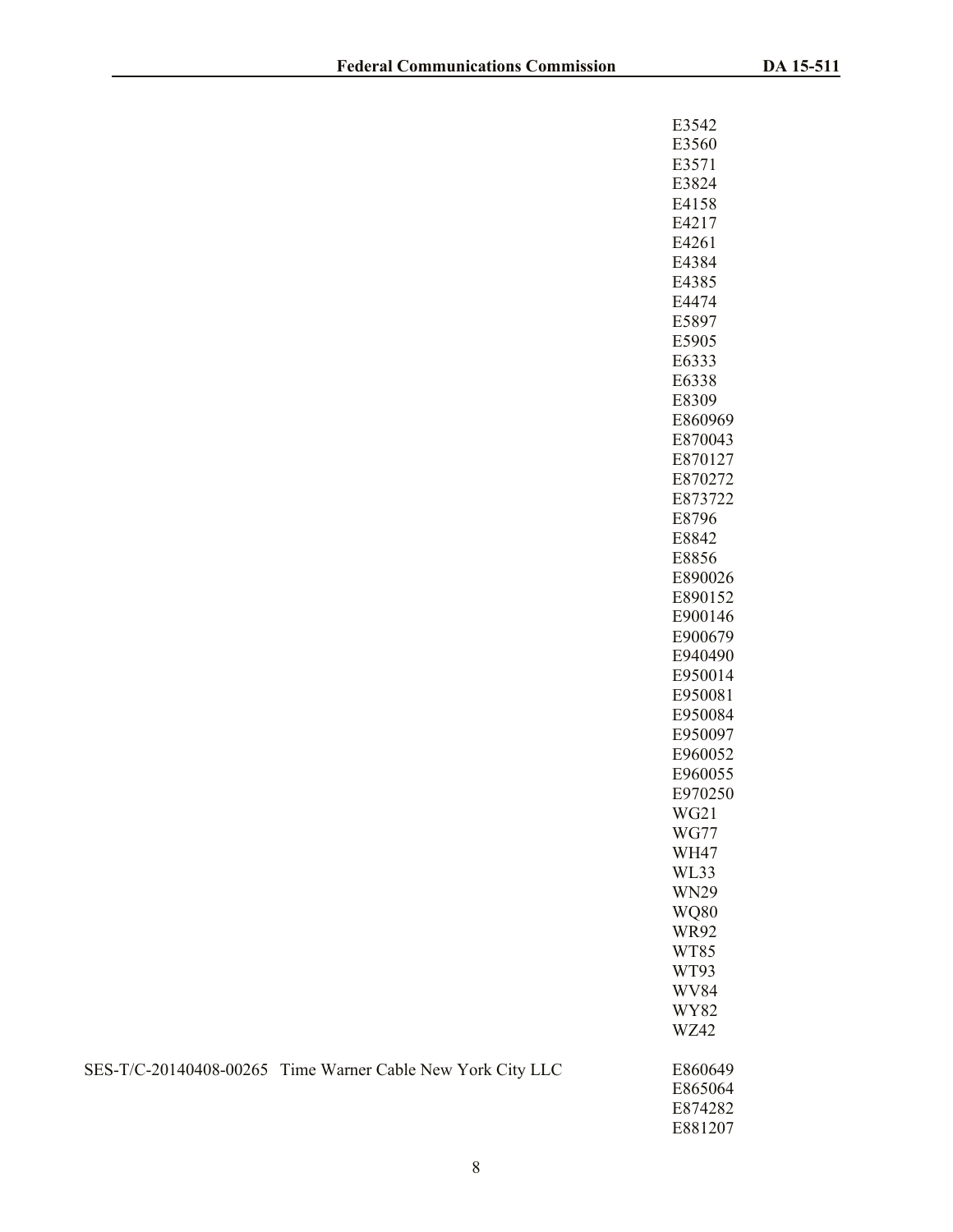|                                                                                  | E881208<br>E900314<br>E930246               |
|----------------------------------------------------------------------------------|---------------------------------------------|
| SES-T/C-20140408-00266 Time Warner Entertainment-Advance/Newhouse<br>Partnership | E100101<br>E4381<br>E920572<br>KJ59<br>WO21 |

## **Section 214 Authorizations**

#### **Part 63 – Domestic Section 214 Authority**

*Applications of Comcast Corp. and Time Warner Cable Inc. for Consent Pursuant to Section 214 of the Communications Act of 1934, as Amended, to Transfer Control of Subsidiaries of Time Warner Cable Inc.*, MB Docket No. 14-57, Joint Application (filed Apr. 8, 2014). This encompasses all domestic section 214 applications associated with the Comcast-Time Warner Cable transaction filed in MB Docket No. 14-57.

#### **Part 63 – International Section 214 Authorizations**

| File No.                                | <b>Authorization Holder</b>                          | <b>Authorization Number</b> |
|-----------------------------------------|------------------------------------------------------|-----------------------------|
| ITC-T/C-20140408-00116 TWCIS HoldCo LLC |                                                      | ITC-214-20030117-00043      |
|                                         | ITC-T/C-20140408-00117 Insight Midwest Holdings, LLC | ITC-214-20040723-00514      |

#### **Parts 87, 90 and 101 – Private Wireless Licenses**

| File No.   | Licensee                            | <b>Lead Call Sign</b> |
|------------|-------------------------------------|-----------------------|
| 0006184861 | Time Warner Cable Enterprises LLC   | WQJU341               |
| 0006184863 | Oceanic Time Warner Cable LLC       | WQQS791               |
| 0006184865 | Time Warner Cable Pacific West LLC  | KBL655                |
| 0006184868 | Time Warner Cable Midwest LLC       | KSP492                |
| 0006184872 | Time Warner Cable Texas LLC         | WPPN885               |
| 0006184876 | Time Warner Cable Northeast LLC     | KP3939                |
| 0006184882 | Time Warner Cable New York City LLC | WPOB447               |
| 0006184885 | Time Warner Cable Southeast LLC     | <b>KTK417</b>         |
| File No.   | Licensee                            | <b>Lead Call Sign</b> |
| 0006210354 | Bright House Networks, LLC          | <b>KBR969</b>         |

#### **COMCAST/CHARTER/SPINCO DIVESTITURE TRANSACTIONS**

### **Part 78 – Cable Television Relay Service (CARS)**

Listed below are Charter licenses to be transferred to Comcast:

| File No.          | Licensee         | <b>Call Sign</b> |
|-------------------|------------------|------------------|
| CAR-20140613AN-09 | CCO SoCal I, LLC | WAM-603          |
| CAR-20140613AO-09 | CCO SoCal I, LLC | WAM-609          |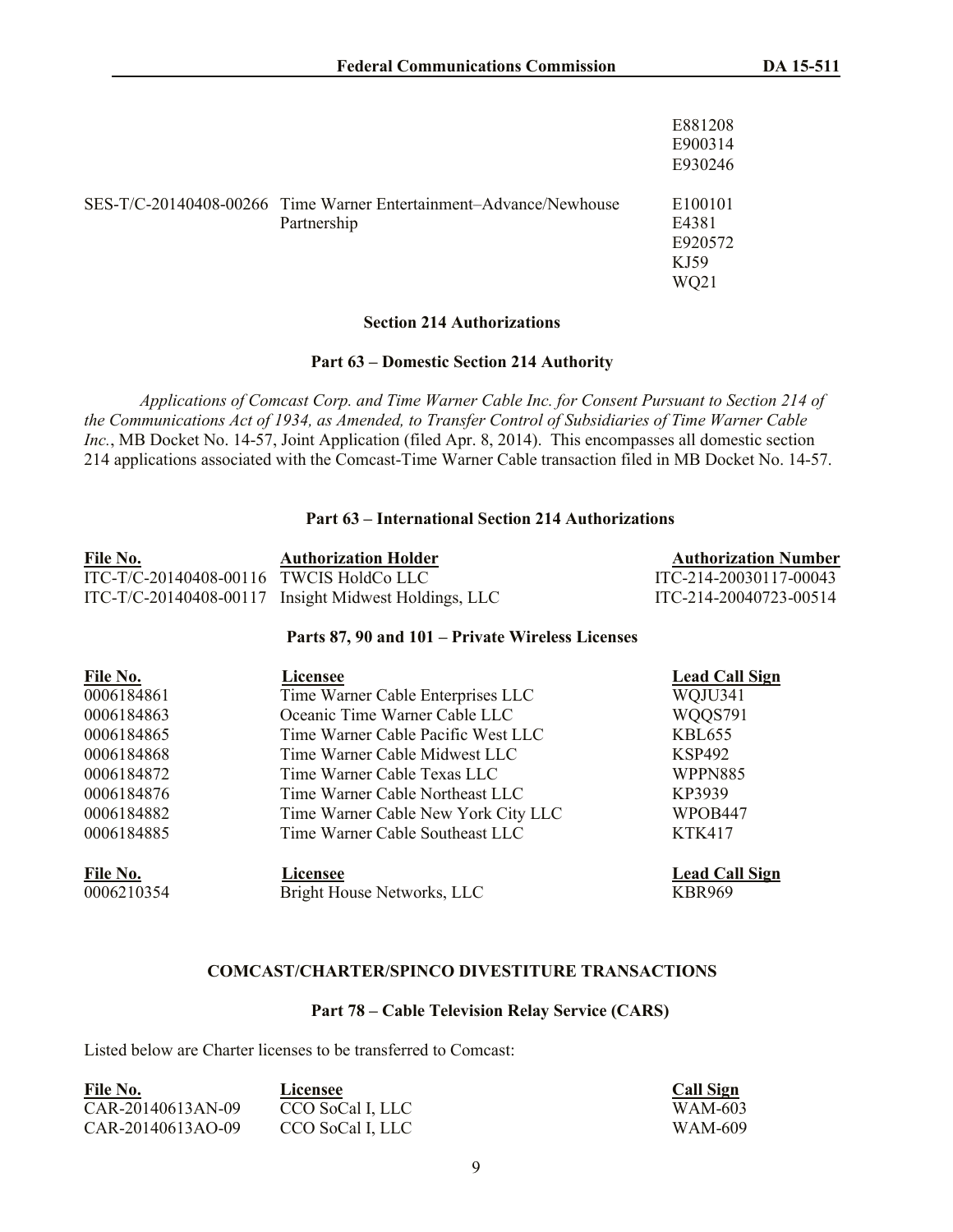| CAR-20140613AP-09 | CCO SoCal I, LLC                                   | <b>WHZ-899</b> |
|-------------------|----------------------------------------------------|----------------|
| CAR-20140613AQ-09 | CCO SoCal I, LLC                                   | <b>WSA-52</b>  |
| CAR-20140613AR-09 | CCO SoCal I, LLC                                   | WSJ-78         |
| CAR-20140613AS-09 | CCO SoCal I, LLC                                   | <b>WGV-505</b> |
| CAR-20140613AT-09 | CCO SoCal I, LLC                                   | <b>WHZ-511</b> |
| CAR-20140613AU-09 | CCO SoCal I, LLC                                   | <b>WHZ-662</b> |
| CAR-20140613AV-09 | CCO SoCal I, LLC                                   | <b>WHZ-764</b> |
| CAR-20140613AW-09 | CCO SoCal I, LLC                                   | <b>WBW-21</b>  |
| CAR-20140613BF-09 | Falcon Cable Systems Co. II, LP                    | <b>WHZ-856</b> |
| CAR-20140613BG-09 | Falcon Cable Systems Co. II, LP                    | <b>WLY-695</b> |
| CAR-20140613BD-09 | Falcon Telecable, a California Limited Partnership | <b>WHZ-632</b> |
| CAR-20140613BE-09 | Falcon Telecable, a California Limited Partnership | <b>WHZ-645</b> |
| CAR-20140613AX-09 | Falcon Community Ventures I, LP                    | <b>WAY-753</b> |
| CAR-20140613AY-09 | Falcon Community Ventures I, LP                    | <b>WHZ-908</b> |
| CAR-20140613AZ-09 | Falcon Community Ventures I, LP                    | <b>WLY-441</b> |
| CAR-20140613BA-09 | Falcon Community Ventures I, LP                    | <b>WLY-446</b> |
| CAR-20140613BB-09 | Falcon Video Communications, L.P.                  | WGJ-868        |
| CAR-20140613BC-09 | Rifkin Acquisition Partners, LLC                   | <b>WGZ-305</b> |

Listed below are Comcast licenses to be assigned to SpinCo:

| File No.          | Licensee                                    | <b>Call Sign</b> |
|-------------------|---------------------------------------------|------------------|
| CAR-20140612AB-08 | Comcast of Alabama, Inc.                    | WBG-892          |
| CAR-20140612AA-08 | Comcast of Kentucky/Tennessee/Virginia, LLC | WLY-894          |

Listed below are Charter licenses subject to applications for *pro forma* restructuring:

| File No.          | <b>Licensee</b>                                    | <b>Call Sign</b> |
|-------------------|----------------------------------------------------|------------------|
| CAR-20140613AB-08 | Falcon Telecable, a California Limited Partnership | <b>WGV-576</b>   |
| CAR-20140612AC-09 | CC VIII Operating, LLC                             | <b>WLY-689</b>   |
| CAR-20140613AA-09 | CC VIII Operating, LLC                             | <b>KOO-26</b>    |
| CAR-20140612AD-09 | CC VIII Operating, LLC                             | <b>WLY-669</b>   |
| CAR-20140613AC-09 | Charter Cable Partners, LLC                        | WGJ-444          |
| CAR-20140613AD-09 | Charter Cable Partners, LLC                        | <b>WLY-637</b>   |
| CAR-20140613AE-09 | Bresnan Communications, LLC                        | <b>WBH-637</b>   |
| CAR-20140613AF-09 | Bresnan Communications, LLC                        | <b>WHZ-634</b>   |
| CAR-20140613AG-09 | Bresnan Communications, LLC                        | WHZ-748          |
| CAR-20140613AH-09 | Bresnan Communications, LLC                        | <b>WLY-332</b>   |
| CAR-20140613AI-09 | Bresnan Communications, LLC                        | WLY-563          |
| CAR-20140613AJ-09 | Bresnan Communications, LLC                        | <b>WLY-838</b>   |
| CAR-20140613AK-09 | Bresnan Communications, LLC                        | <b>WLY-839</b>   |
| CAR-20140613AL-09 | Bresnan Communications, LLC                        | <b>WLY-861</b>   |
| CAR-20140613AM-09 | Bresnan Communications, LLC                        | <b>WLY-914</b>   |

## **Part 25 – Satellite Communications Registrations**

# **Receive-Only Earth Station Registrations**

Listed below are Charter registrations subject to applications for assignment or transfer of control to Comcast:

| File No.                                     | <b>Registration Holder</b> | <b>Call Sign</b> |
|----------------------------------------------|----------------------------|------------------|
| SES-ASG-20140604-00428 Renaissance Media LLC |                            | E7061            |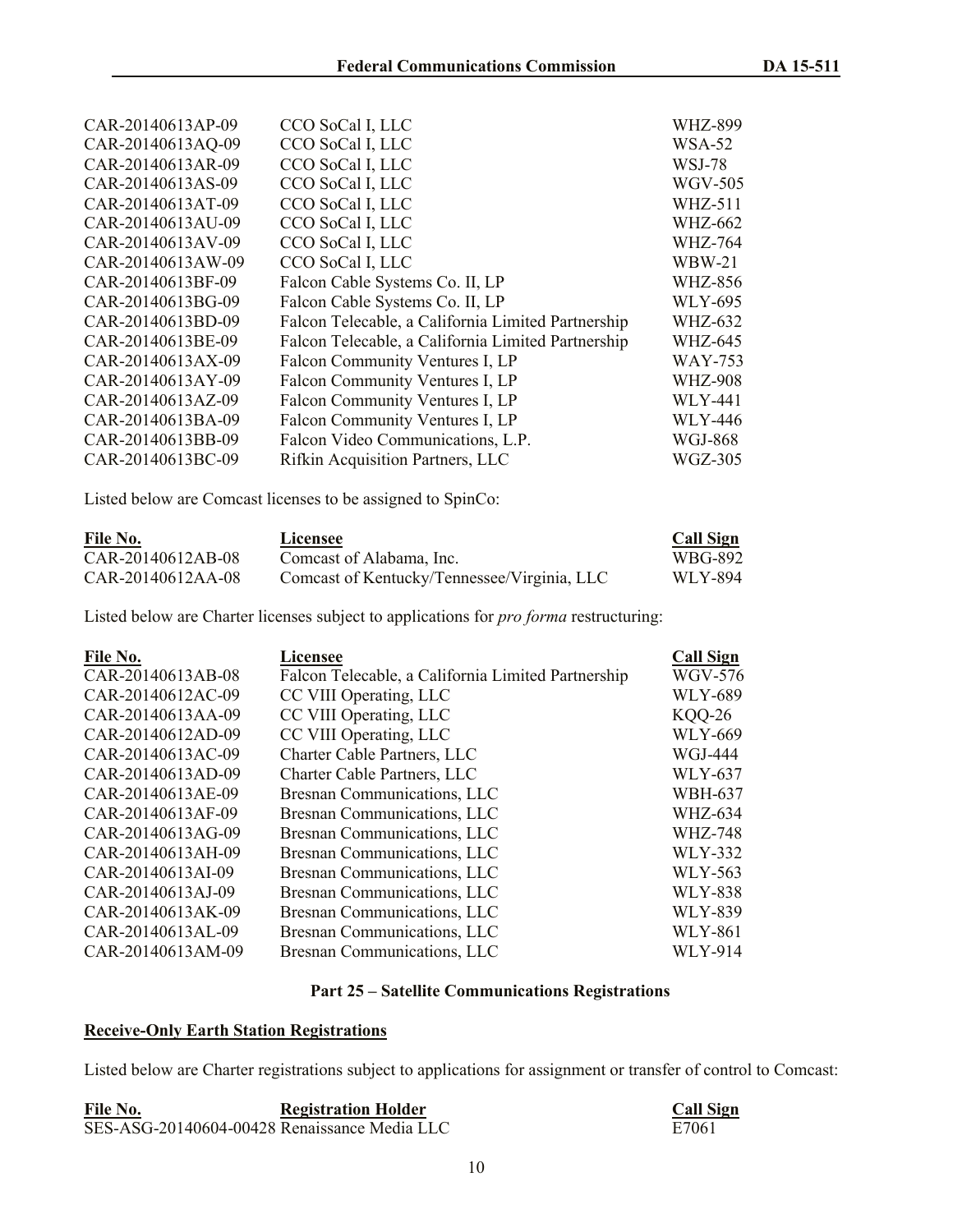| SES-ASG-20140604-00473 Charter Communications VI, LLC              | E5824<br>E7475<br>E7992<br>E880118<br>E880175<br>KQ32<br><b>WG59</b>                                                                                |
|--------------------------------------------------------------------|-----------------------------------------------------------------------------------------------------------------------------------------------------|
| SES-ASG-20140604-00478 Robin Media Group, Inc.                     | E2380<br>E8172<br>E870847<br>E890917<br>WF <sub>25</sub><br><b>WK73</b>                                                                             |
| SES-ASG-20140604-00479 Charter Communications, LLC                 | E010328<br>E050294<br>E070116<br>E110071<br>E110074<br>E110076<br>E110077<br>E7233<br>E7385<br>E940159<br><b>WE80</b><br><b>WR42</b><br><b>WS56</b> |
| SES-ASG-20140604-00480 Charter Communications Entertainment I, LLC | E4255<br>E6392<br>E980448<br>E990507<br>E990508<br>E990509<br>E990511                                                                               |
| SES-ASG-20140604-00481 Charter Communications, LLC                 | E3518                                                                                                                                               |
| SES-ASG-20140604-00483 HPI Acquisitions Co., LLC                   | WH <sub>3</sub> 3                                                                                                                                   |
| SES-ASG-20140604-00491 Plattsburgh Cablevision Inc.                | E6784                                                                                                                                               |
| SES-ASG-20140604-00492 Tennessee, LLC                              | E050329                                                                                                                                             |
| SES-T/C-20140604-00397 The Helicon Group, L.P.                     | E040177<br>WZ93                                                                                                                                     |
| SES-T/C-20140604-00398 Marcus Cable Associates, L.L.C.             | E000185<br>E000199<br>E4191                                                                                                                         |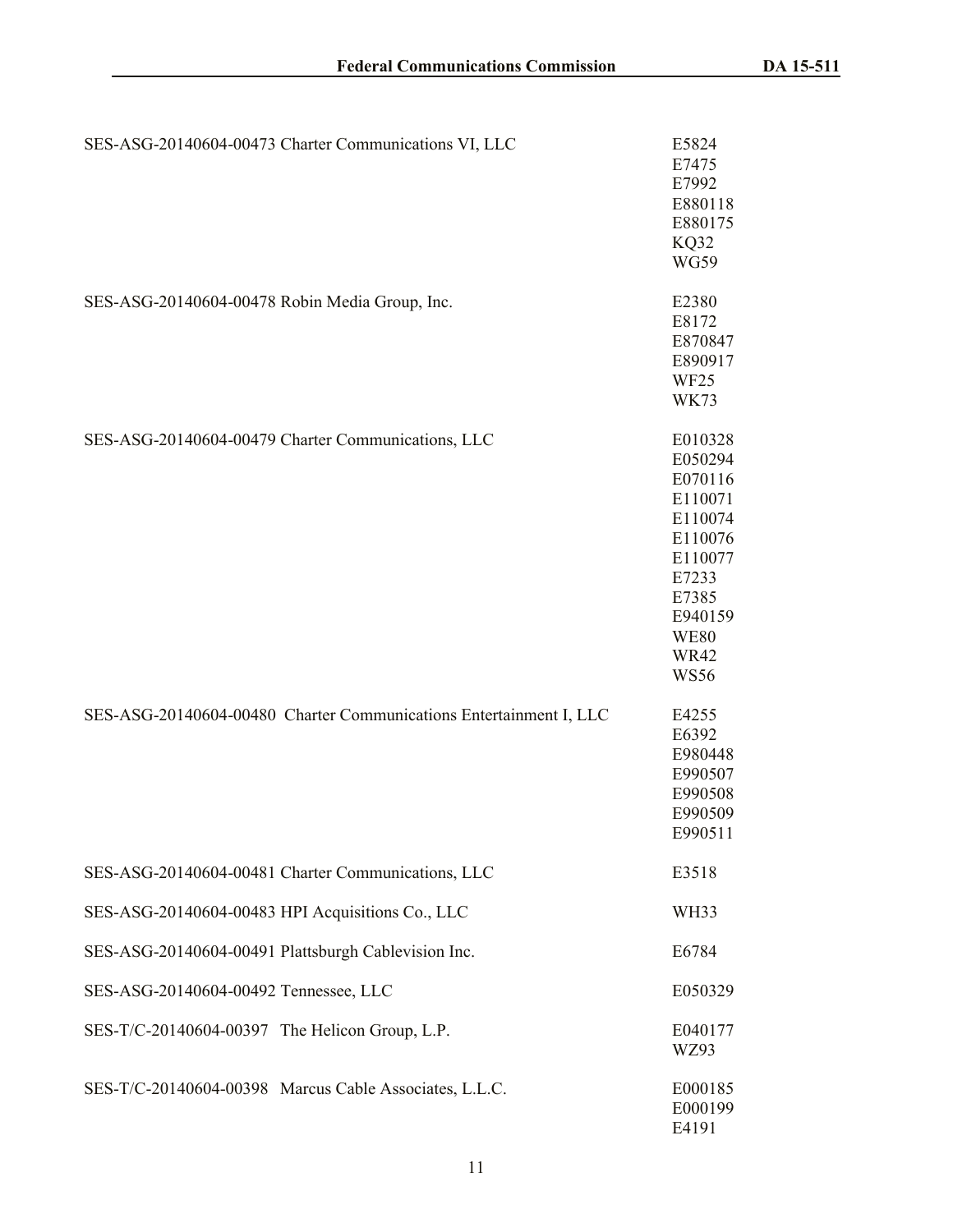|                                         |                                                                             | E872103<br>E940402<br>E940404<br>E940407<br><b>KQ79</b><br>WR33                                                                                                                                                                        |
|-----------------------------------------|-----------------------------------------------------------------------------|----------------------------------------------------------------------------------------------------------------------------------------------------------------------------------------------------------------------------------------|
|                                         | SES-T/C-20140604-00402 Falcon Cable Media, a California Limited Partnership | WU58                                                                                                                                                                                                                                   |
|                                         | SES-T/C-20140604-00413 Falcon Video Communications, L.P.                    | E090183<br>E110006<br>E5158<br>E880890<br>E920551<br>E920553<br>E940432<br>KT50                                                                                                                                                        |
|                                         | SES-T/C-20140604-00414 Falcon Telecable, a California Limited Partnership   | E3573                                                                                                                                                                                                                                  |
|                                         | SES-T/C-20140604-00415 Falcon Community Cable, LP                           | E2578<br><b>KM70</b>                                                                                                                                                                                                                   |
|                                         | SES-T/C-20140604-00416 Falcon Cable Systems Co. II, LP                      | E030157<br>E910119<br>E910243<br>E910245<br>E930082<br>KJ20                                                                                                                                                                            |
| SES-T/C-20140604-00417 CCO SoCal I, LLC |                                                                             | E020286<br>E030011<br>E030069<br>E2182<br>E2183<br>E2186<br>E2675<br>E5916<br>E7431<br>E8495<br>E860375<br>E881108<br>E890360<br>E891006<br>E920601<br>E960504<br>E980463<br><b>KF76</b><br>KG33<br><b>KR30</b><br><b>KV61</b><br>KZ51 |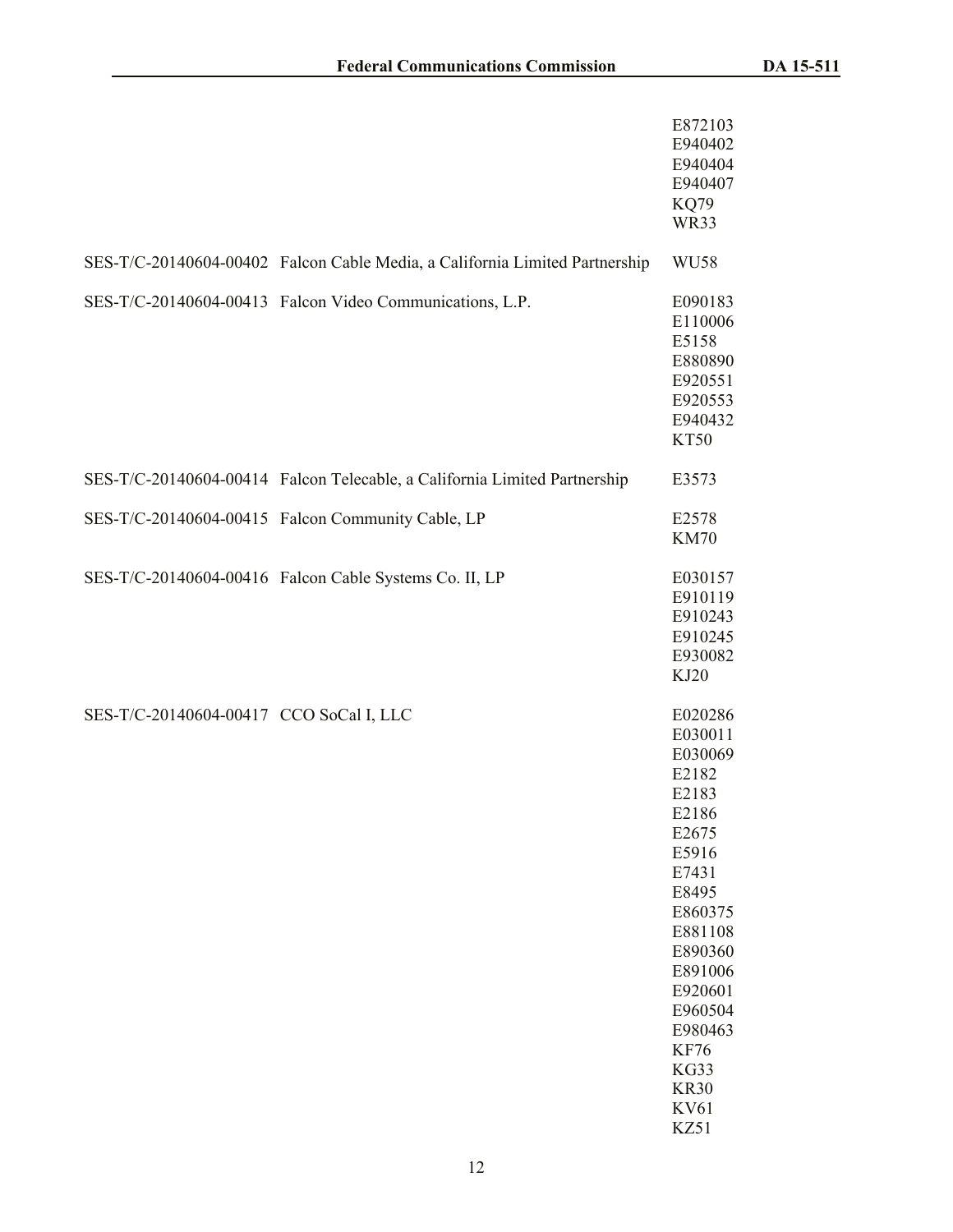| SES-T/C-20140604-00418 Falcon Community Ventures I, LP | KP47             |
|--------------------------------------------------------|------------------|
| SES-T/C-20140604-00419 Cable Equities of Colorado, LLC | E050001<br>WU60- |

Listed below are Comcast/TWC registrations subject to applications for assignment or transfer of control to Charter:

| File No. | <b>Registration Holder</b>                           | <b>Call Sign</b> |
|----------|------------------------------------------------------|------------------|
|          | SES-ASG-20140604-00470 Time Warner Cable Midwest LLC | E2685            |
|          |                                                      | E2985            |
|          |                                                      | E3458            |
|          |                                                      | E4198            |
|          |                                                      | E5437            |
|          |                                                      | E872136          |
|          |                                                      | E880468          |
|          |                                                      | E9046            |
|          |                                                      | E930196          |
|          |                                                      | E940078          |
|          |                                                      | E9472            |
|          |                                                      | E950468          |
|          |                                                      | E980458          |
|          |                                                      | KF37             |
|          |                                                      | <b>WF88</b>      |
|          |                                                      | <b>WN46</b>      |
|          |                                                      | WQ55             |
|          |                                                      |                  |
|          | SES-ASG-20140604-00471 Time Warner Cable Midwest LLC | E2425            |
|          |                                                      | E2426            |
|          |                                                      | E2427            |
|          |                                                      | E3436            |
|          |                                                      | E3505            |
|          |                                                      | E3506            |
|          |                                                      | E3550            |
|          |                                                      | E3551            |
|          |                                                      | E3952            |
|          |                                                      | E4172            |
|          |                                                      | E4338            |
|          |                                                      | E4341            |
|          |                                                      | E4478            |
|          |                                                      | E5020            |
|          |                                                      | E5498            |
|          |                                                      | E6449            |
|          |                                                      | E7300            |
|          |                                                      | E865184          |
|          |                                                      | E870893          |
|          |                                                      | E873416          |
|          |                                                      | E873418          |
|          |                                                      | E873420          |
|          |                                                      | E873614          |
|          |                                                      | E880888          |
|          |                                                      |                  |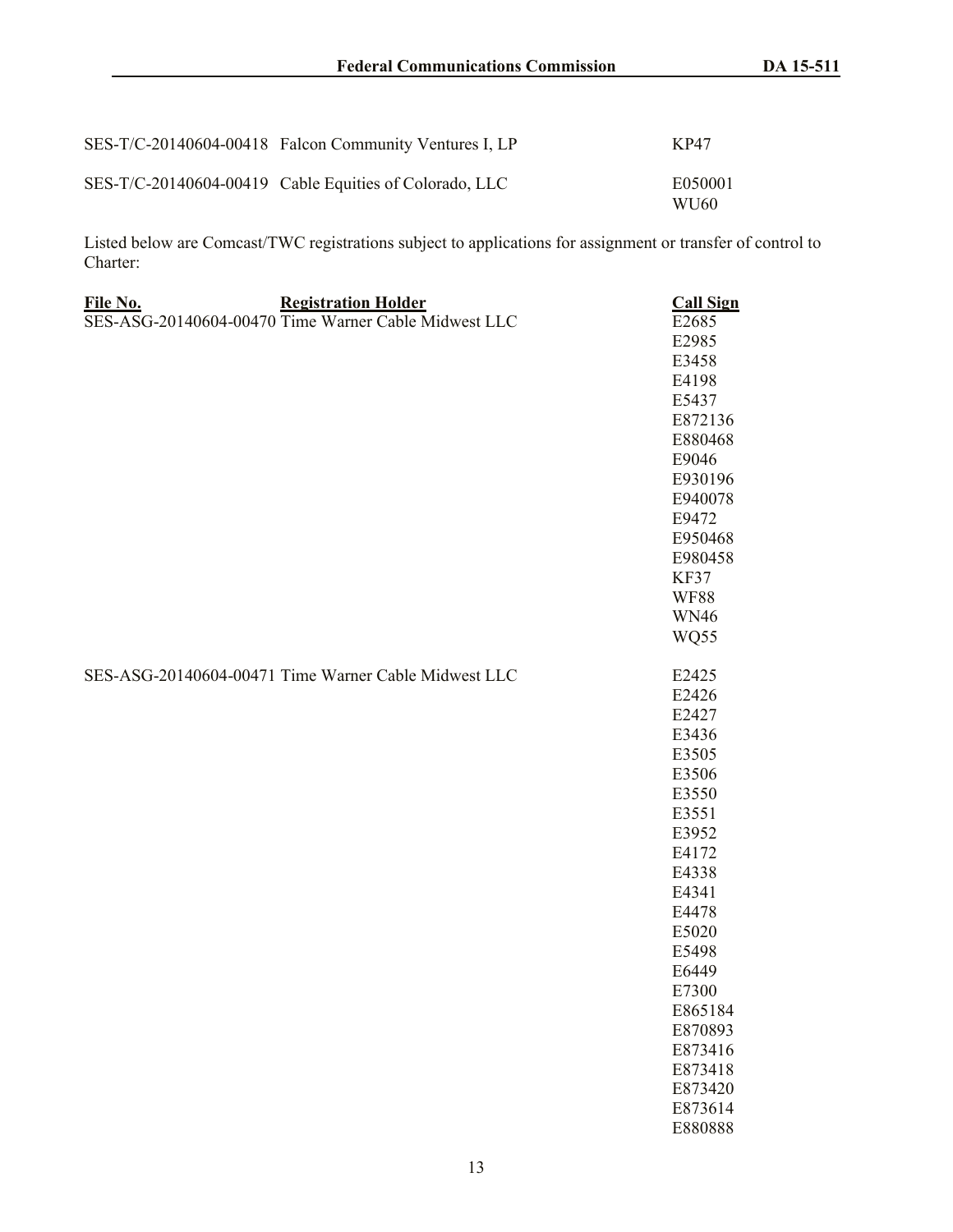|                                                                                  | E890798          |
|----------------------------------------------------------------------------------|------------------|
|                                                                                  | E890832          |
|                                                                                  | E900073          |
|                                                                                  | E900577          |
|                                                                                  | E910224          |
|                                                                                  | E9194            |
|                                                                                  | E920186          |
|                                                                                  | E920188          |
|                                                                                  | E930031          |
|                                                                                  | E930144          |
|                                                                                  | E960299          |
|                                                                                  | <b>WB50</b>      |
|                                                                                  | WD <sub>20</sub> |
|                                                                                  | <b>WE47</b>      |
|                                                                                  | <b>WG76</b>      |
|                                                                                  | <b>WK50</b>      |
|                                                                                  | <b>WN89</b>      |
|                                                                                  | <b>WP20</b>      |
|                                                                                  | <b>WR73</b>      |
|                                                                                  | <b>WS44</b>      |
|                                                                                  | WT29             |
|                                                                                  | WV36             |
| SES-ASG-20140604-00472 Time Warner Entertainment-Advance/Newhouse<br>Partnership | E4381            |
| SES-ASG-20140604-00482 Time Warner Cable Midwest LLC                             | E3145            |
| SES-ASG-20140604-00495 Time Warner Cable Midwest LLC                             | E2018            |
| SES-T/C-20140604-00395 Insight Kentucky Partners II, L.P.                        | E2091            |
|                                                                                  | E3703            |
|                                                                                  | E5074            |
|                                                                                  | E6334            |
| SES-T/C-20140605-00412 Insight Communications Midwest, LLC                       | E5828            |
|                                                                                  | E5921            |
|                                                                                  | E990037          |
|                                                                                  | <b>WV66</b>      |

Listed below are Comcast registrations subject to applications for assignment or transfer of control to SpinCo:

| File No. | <b>Registration Holder</b>                        | <b>Call Sign</b> |
|----------|---------------------------------------------------|------------------|
|          | SES-ASG-20140604-00430 Comcast of Minnesota, Inc. | E8076            |
|          |                                                   | E860401          |
|          |                                                   | E860402          |
|          |                                                   | E860403          |
|          |                                                   | E860457          |
|          |                                                   | E860458          |
|          |                                                   | E860459          |
|          |                                                   | E990063          |
|          |                                                   |                  |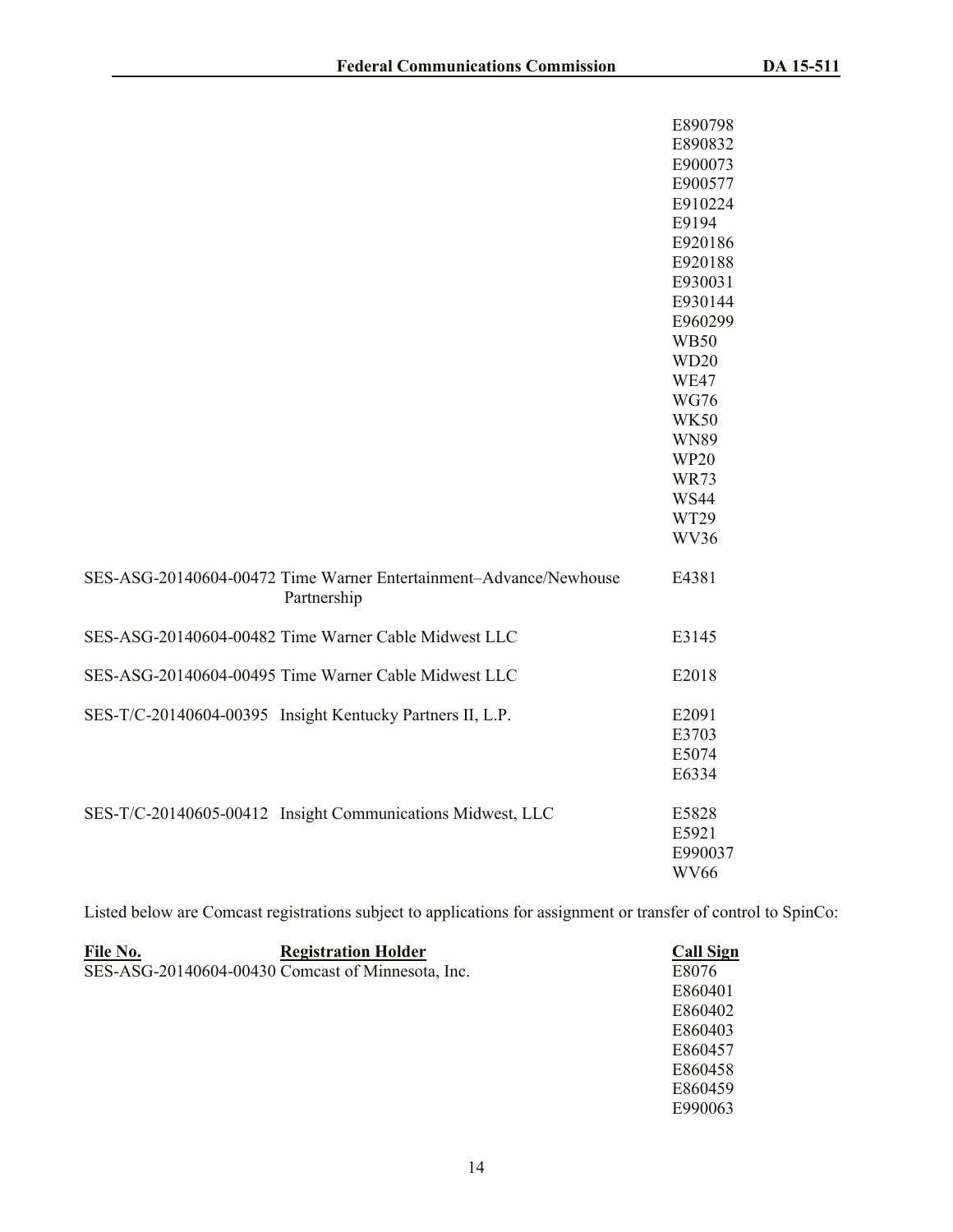|                                                   | SES-ASG-20140604-00431 Comcast of Arkansas/Florida/Louisiana/<br>Minnesota/Mississippi/Tennessee, Inc.                                  | E3387                                                                                                        |
|---------------------------------------------------|-----------------------------------------------------------------------------------------------------------------------------------------|--------------------------------------------------------------------------------------------------------------|
|                                                   | SES-ASG-20140604-00442 Comcast of California/Connecticut/Michigan                                                                       | E2010<br>E6448<br>E860753<br>WE61<br><b>WG48</b><br>WZ62                                                     |
|                                                   | SES-ASG-20140604-00443 Comcast of Connecticut/Georgia/Massachusetts/<br>New Hampshire/New York/North Carolina/<br>Virginia/Vermont, LLC | WP39                                                                                                         |
| SES-ASG-20140604-00446 Comcast of Wisconsin, Inc. |                                                                                                                                         | E040405<br>E7596                                                                                             |
| SES-ASG-20140604-00447 Comcast of Mt. Clemens     |                                                                                                                                         | E2353                                                                                                        |
|                                                   | SES-ASG-20140604-00455 Comcast of Minnesota/Wisconsin, Inc.                                                                             | E859629<br>E8818                                                                                             |
|                                                   | SES-ASG-20140604-00457 Comcast of California/Massachusetts/<br>Michigan/Utah, Inc.                                                      | E960287<br><b>WK40</b>                                                                                       |
| SES-ASG-20140604-00458 Comcast of Alabama, Inc.   |                                                                                                                                         | E100049<br>E5497<br><b>WB48</b><br>WB49<br><b>WB52</b><br><b>WB63</b><br>WE41<br><b>WS94</b><br>WY90<br>WY91 |
|                                                   | SES-ASG-20140604-00459 Comcast of Colorado/Florida/Michigan/<br>New Mexico/Pennsylvania/Washington, LLC                                 | E2172<br>E2613<br>E3204<br>E6740                                                                             |
| SES-ASG-20140604-00460 Comcast of the South       |                                                                                                                                         | E980265<br>E980267<br>E980268                                                                                |
|                                                   | SES-ASG-20140604-00461 Comcast of Illinois/Indiana/Ohio, LLC                                                                            | E000266                                                                                                      |
|                                                   | SES-ASG-20140604-00462 Comcast of Indiana/Kentucky/Utah                                                                                 | <b>WH40</b>                                                                                                  |
| SES-ASG-20140604-00463 Comcast of Shelby, Inc.    |                                                                                                                                         | E3926                                                                                                        |
|                                                   | SES-ASG-20140604-00464 Comcast of Sterling Heights, Inc.                                                                                | E5457                                                                                                        |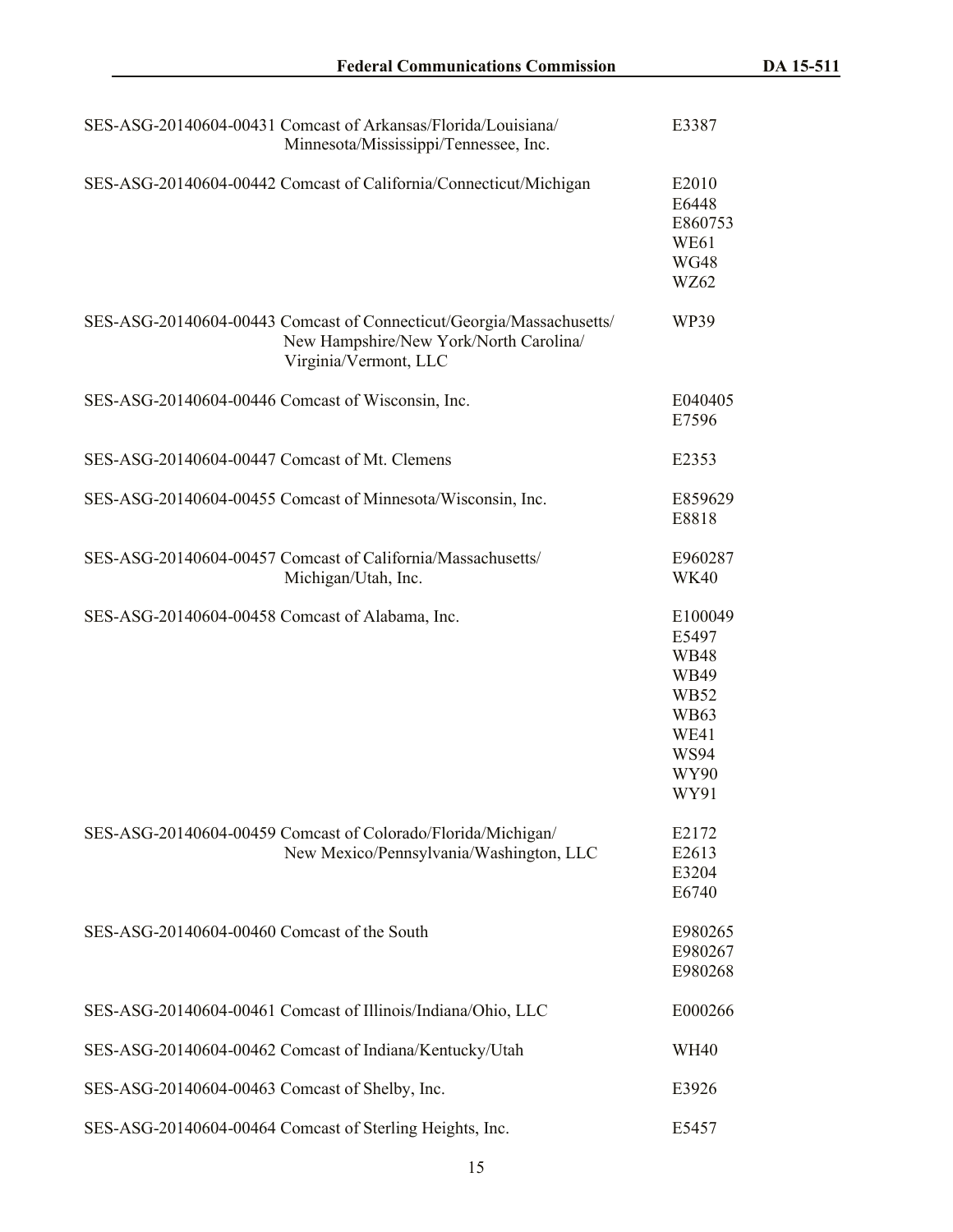| SES-ASG-20140604-00465 Comcast of Clinton            |                                                                                                         | E3925                                                                                                                            |
|------------------------------------------------------|---------------------------------------------------------------------------------------------------------|----------------------------------------------------------------------------------------------------------------------------------|
| SES-ASG-20140604-00466 Comcast of Warren             |                                                                                                         | E3928                                                                                                                            |
|                                                      | SES-ASG-20140604-00468 Comcast of Georgia/Michigan, LP                                                  | E5265                                                                                                                            |
|                                                      | SES-ASG-20140604-00474 Comcast of Indiana/Kentucky/Utah                                                 | E5525<br>E6291<br>E940406                                                                                                        |
|                                                      | SES-ASG-20140604-00477 Comcast of Illinois/Indiana/Ohio, LLC                                            | E2020<br>E3236<br>E3950<br>E4173<br>E4720<br>E5417<br>E6738<br>E870436<br>WL32<br>WU <sub>52</sub><br><b>WX23</b><br><b>WX28</b> |
| SES-ASG-20140604-00484 Comcast of Flint Inc.         |                                                                                                         | E880402                                                                                                                          |
|                                                      | SES-ASG-20140604-00485 Comcast of Colorado/Florida/Michigan/<br>New Mexico/Pennsylvania/Washington, LLC | <b>WK65</b>                                                                                                                      |
| SES-ASG-20140604-00487 Comcast Cable Investors, LP   |                                                                                                         | WJ72                                                                                                                             |
|                                                      | SES-ASG-20140604-00490 Comcast of Florida/Washington, LLC                                               | E010103                                                                                                                          |
| SES-ASG-20140604-00493 Comcast of Paducah Inc.       |                                                                                                         | WE <sub>64</sub>                                                                                                                 |
| SES-ASG-20140604-00494 Comcast of Quincy Inc.        |                                                                                                         | E020124                                                                                                                          |
|                                                      | SES-ASG-20140604-00496 Comcast of Indiana/Kentucky/Utah                                                 | E920423                                                                                                                          |
| SES-ASG-20140619-00534 Comcast of Michigan III, Inc. |                                                                                                         | <b>WE77</b>                                                                                                                      |
| SES-ASG-20140630-00549 Comcast of Michigan I, Inc.   |                                                                                                         | E6003                                                                                                                            |
| SES-T/C-20140604-00423 Comcast of Michigan, LLC      |                                                                                                         | WH97<br>WT78                                                                                                                     |
|                                                      | SES-T/C-20140604-00424 Comcast of Fort Wayne Limited Partnership                                        | E4367<br>E4437<br><b>WM32</b>                                                                                                    |
| SES-T/C-20140604-00426 Comcast of Indianapolis, L.P. |                                                                                                         | E3025<br>E3026                                                                                                                   |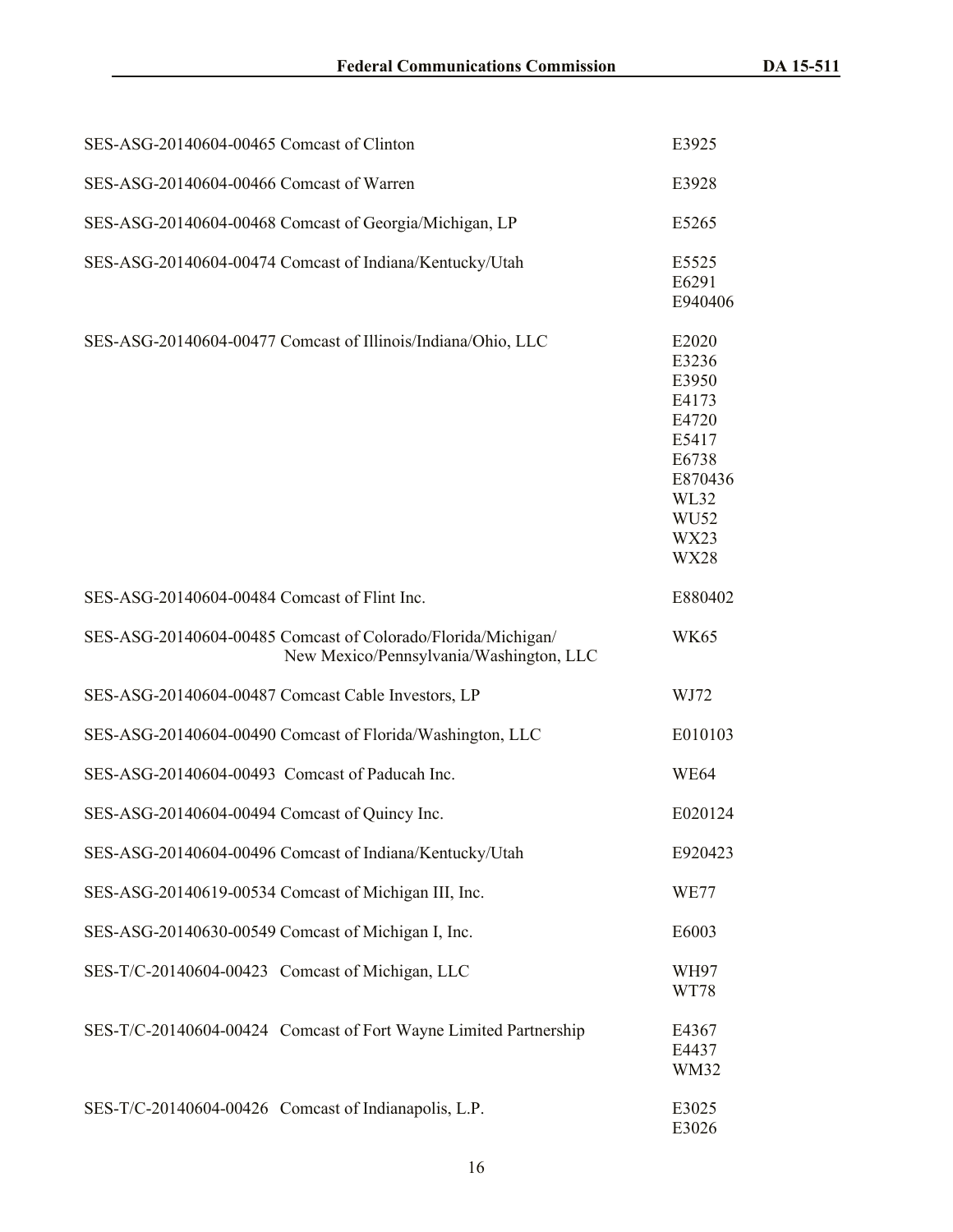# E3027

| File No.                                         | <b>Registration Holder</b>                                                                             | <b>Call Sign</b>                                                                 |
|--------------------------------------------------|--------------------------------------------------------------------------------------------------------|----------------------------------------------------------------------------------|
| SES-ASG-20140604-00429 Comcast of Missouri, Inc. |                                                                                                        | E970151<br>E970337<br><b>KG58</b>                                                |
| SES-ASG-20140604-00449 Comcast of Arizona, Inc.  |                                                                                                        | E010330                                                                          |
|                                                  | SES-ASG-20140604-00450 Comcast of Georgia/South Carolina, Inc.                                         | E3565<br>E3651<br>E860298<br>E9427<br>E950125<br>E960021<br><b>WB89</b>          |
|                                                  | SES-ASG-20140604-00452 Comcast of California/Massachusetts/<br>Michigan/Utah, Inc.                     | E950219                                                                          |
|                                                  | SES-ASG-20140604-00453 Comcast of New Mexico, Inc.                                                     | E8529<br>E8918<br>E990538<br><b>KH33</b>                                         |
| SES-ASG-20140604-00454 Comcast MO Group, Inc.    |                                                                                                        | E3953                                                                            |
|                                                  | SES-ASG-20140604-00456 Comcast of Georgia/Virginia, Inc.                                               | E5908<br>E870846<br>E950482<br>E960093<br>E980300<br><b>WL86</b><br><b>WR87</b>  |
|                                                  | SES-ASG-20140604-00475 Comcast of California/Colorado/Florida/Oregon, Inc.                             | E920431<br><b>WF81</b><br>WT77<br>WT94<br>WU38                                   |
|                                                  | SES-ASG-20140604-00476 Comcast of Arkansas/Florida/Louisiana/<br>Minnesota/Mississippi/Tennessee, Inc. | E2481<br>E3561<br>E4281<br>E6144<br>E920573<br>E920598<br>E940517<br><b>KD80</b> |

Listed below are Comcast registrations subject to applications for *pro forma* restructuring: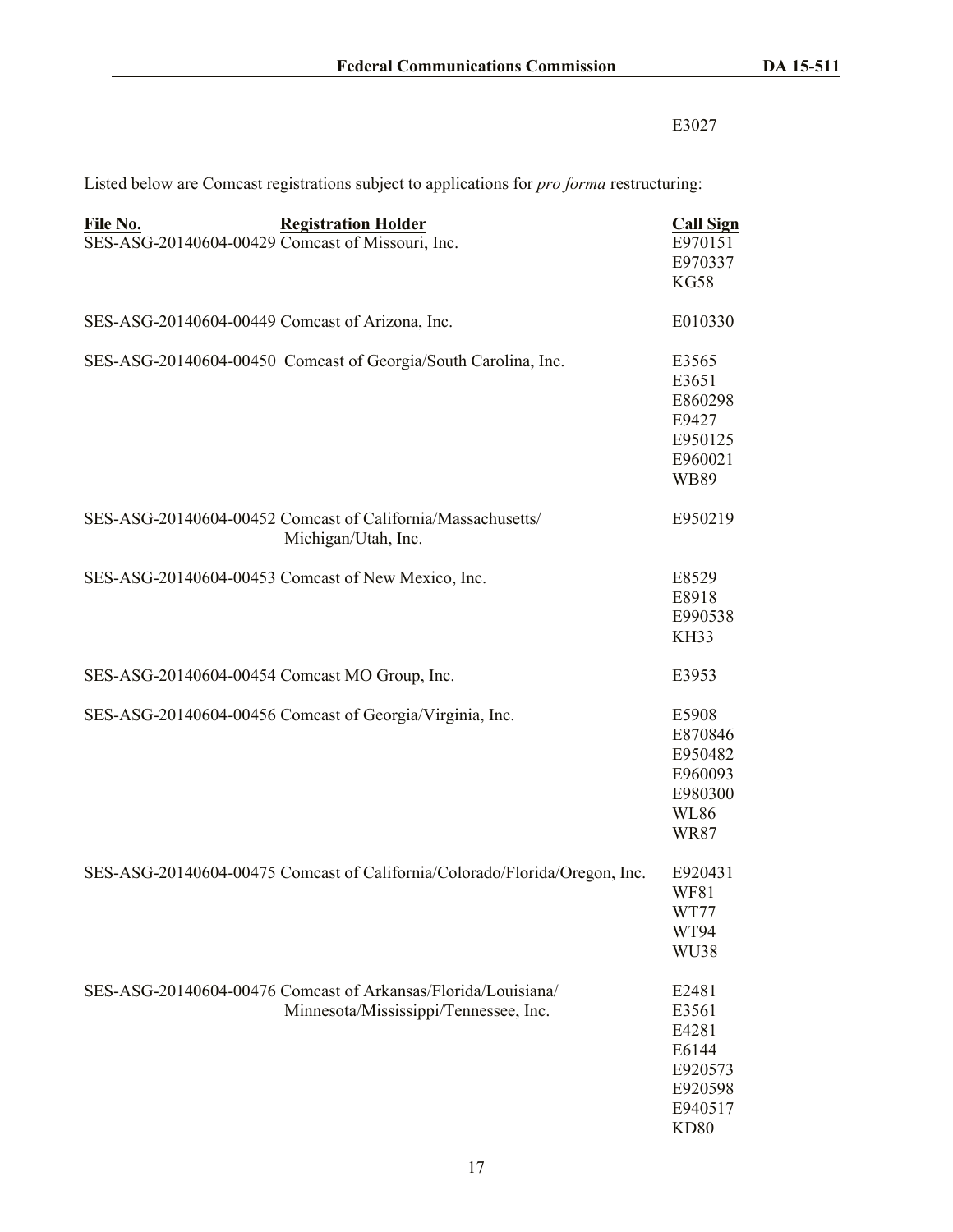|                                                  |                                                                                                                  | <b>KR31</b><br><b>WL84</b><br><b>WR53</b><br>WZ34                                                                                                                                                                                                                           |
|--------------------------------------------------|------------------------------------------------------------------------------------------------------------------|-----------------------------------------------------------------------------------------------------------------------------------------------------------------------------------------------------------------------------------------------------------------------------|
| SES-ASG-20140604-00488 Comcast of Miami, Inc.    |                                                                                                                  | E5845                                                                                                                                                                                                                                                                       |
|                                                  | SES-ASG-20140604-00489 Comcast of Georgia/Massachusetts, Inc.                                                    | WJ82                                                                                                                                                                                                                                                                        |
|                                                  | SES-T/C-20140604-00401 Comcast of New Jersey II, LLC                                                             | E860651<br>E890641                                                                                                                                                                                                                                                          |
| SES-T/C-20140604-00403                           | Comcast of Connecticut/Georgia/Massachusetts/<br>New Hampshire/New York/North Carolina/<br>Virginia/Vermont, LLC | E2364<br>E3193<br>E4438<br>E4439<br>E4853<br>E5674<br>E6301<br>E6617<br>E859862<br>E860184<br>E9003<br>E9004<br>E9005<br>E9032<br>E910437<br>E960172<br><b>WF57</b><br><b>WF73</b><br><b>WH56</b><br>WJ42<br>WM93<br><b>WR89</b><br><b>WS39</b><br>WT81<br>WU <sub>55</sub> |
| SES-T/C-20140604-00404 Comcast of Boston, Inc.   |                                                                                                                  | E6510<br>E8220                                                                                                                                                                                                                                                              |
| SES-T/C-20140604-00405 Comcast of Fresno, Inc.   |                                                                                                                  | E060385<br>E070090                                                                                                                                                                                                                                                          |
| SES-T/C-20140604-00406 Comcast of Brockton, Inc. |                                                                                                                  | E6064                                                                                                                                                                                                                                                                       |
|                                                  | SES-T/C-20140604-00407 Comcast of Maine/New Hampshire, Inc.                                                      | E890810                                                                                                                                                                                                                                                                     |
|                                                  | SES-T/C-20140604-00408 Comcast of Massachusetts I, Inc.                                                          | E5699<br>WD52                                                                                                                                                                                                                                                               |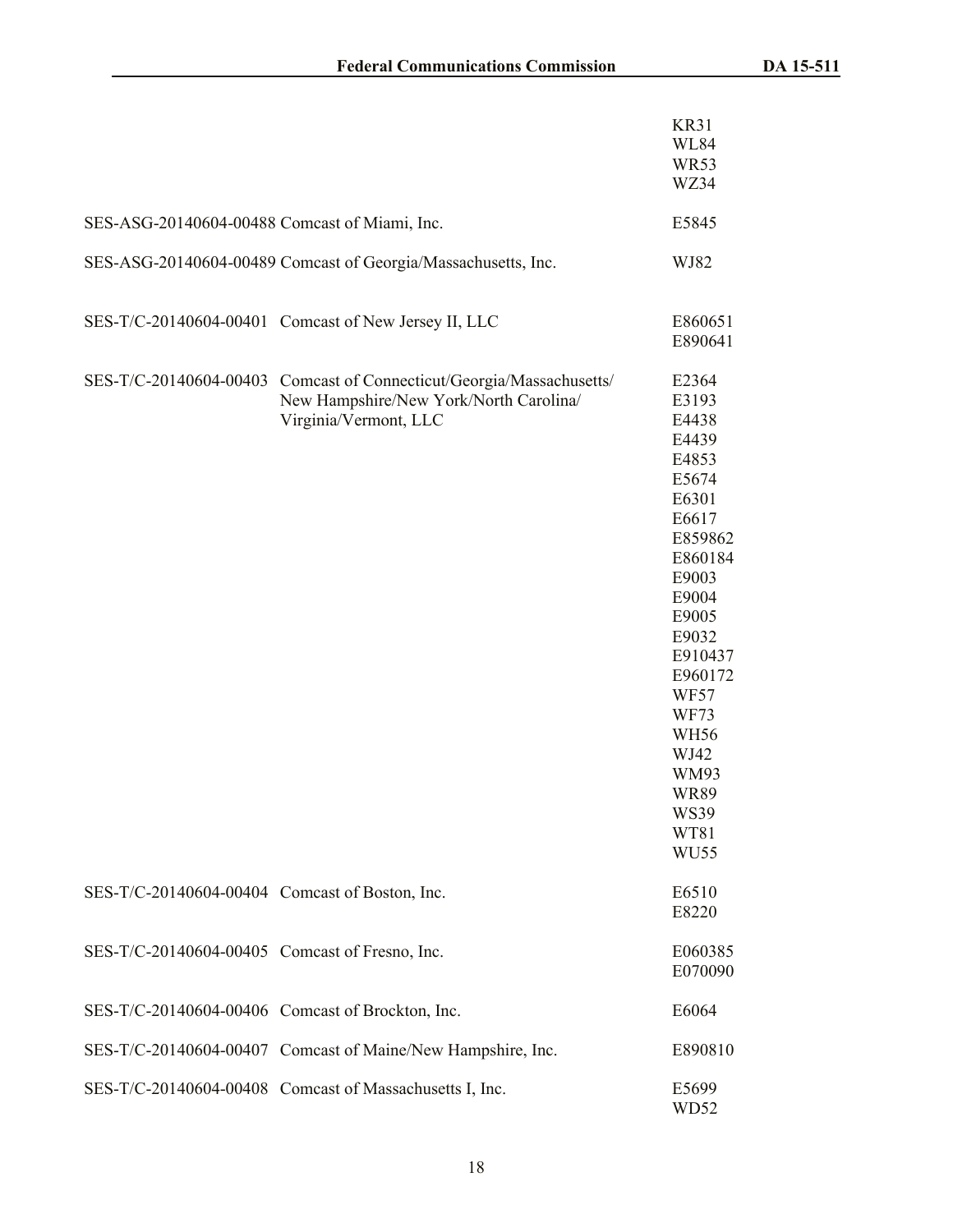| SES-T/C-20140604-00409 Comcast of Massachusetts/New Hampshire, LLC | E7227                                                                     |
|--------------------------------------------------------------------|---------------------------------------------------------------------------|
| SES-T/C-20140604-00410 Comcast of Massachusetts III, Inc.          | E070236<br>E920565<br>E920566<br>E920567<br>E920568<br>E920569<br>E920571 |
| SES-T/C-20140604-00420 Comcast of Sacramento II, LLC               | E030056                                                                   |
| SES-T/C-20140604-00421 Comcast of Southern New England, Inc.       | E7627                                                                     |
| SES-T/C-20140604-00422 Comcast of California/Illinois, LP          | E4709                                                                     |
| SES-T/C-20140604-00425 Comcast of Central NJ II, LLC               | E3130<br>E3712<br>E3727<br>E859857<br>E8685<br>E890528<br>E950465         |

#### **Section 214 Authorizations**

#### **Part 63 – Domestic Section 214 Authority**

*Application of Charter Communications, Inc., Transferor, and Comcast Corporation, Transferee, for Consent to Transfer Control of Domestic Authority Pursuant to Section 214 of the Communications Act of 1934, as Amended*, MB Docket No. 14-57 (filed June 5, 2014); *Application of Comcast Corporation, Transferor, and Charter Communications, Inc., Transferee, for Consent to Transfer Control of Domestic Authority Pursuant to Section 214 of the Communications Act of 1934, as Amended*, MB Docket No. 14-57 (filed June 5, 2014); *Application of Comcast Corporation, for Itself and Its Subsidiaries, Assignors, and Midwest Cable, Inc. for Itself and Its Subsidiaries, Assignees, for Consent to the Assignment of Certain Customers and Assets of Authorized Domestic Carriers Pursuant to Section 214 of the Communications Act of 1934, as Amended*, MB Docket No. 14-57 (filed June 5, 2014). This encompasses all domestic section 214 applications associated with the Comcast/Charter/SpinCo divestiture transaction filed in MB Docket No. 14- 57.

#### **Part 63 – International Section 214 Authorizations**

Listed below are authorizations requested for SpinCo:

| File No. | <b>Authorization Holder</b>                     | <b>Authorization Number</b>                |
|----------|-------------------------------------------------|--------------------------------------------|
|          | ITC-214-20140604-00166 Midwest Cable Phone, LLC | (Requesting new Section 214 authorization) |